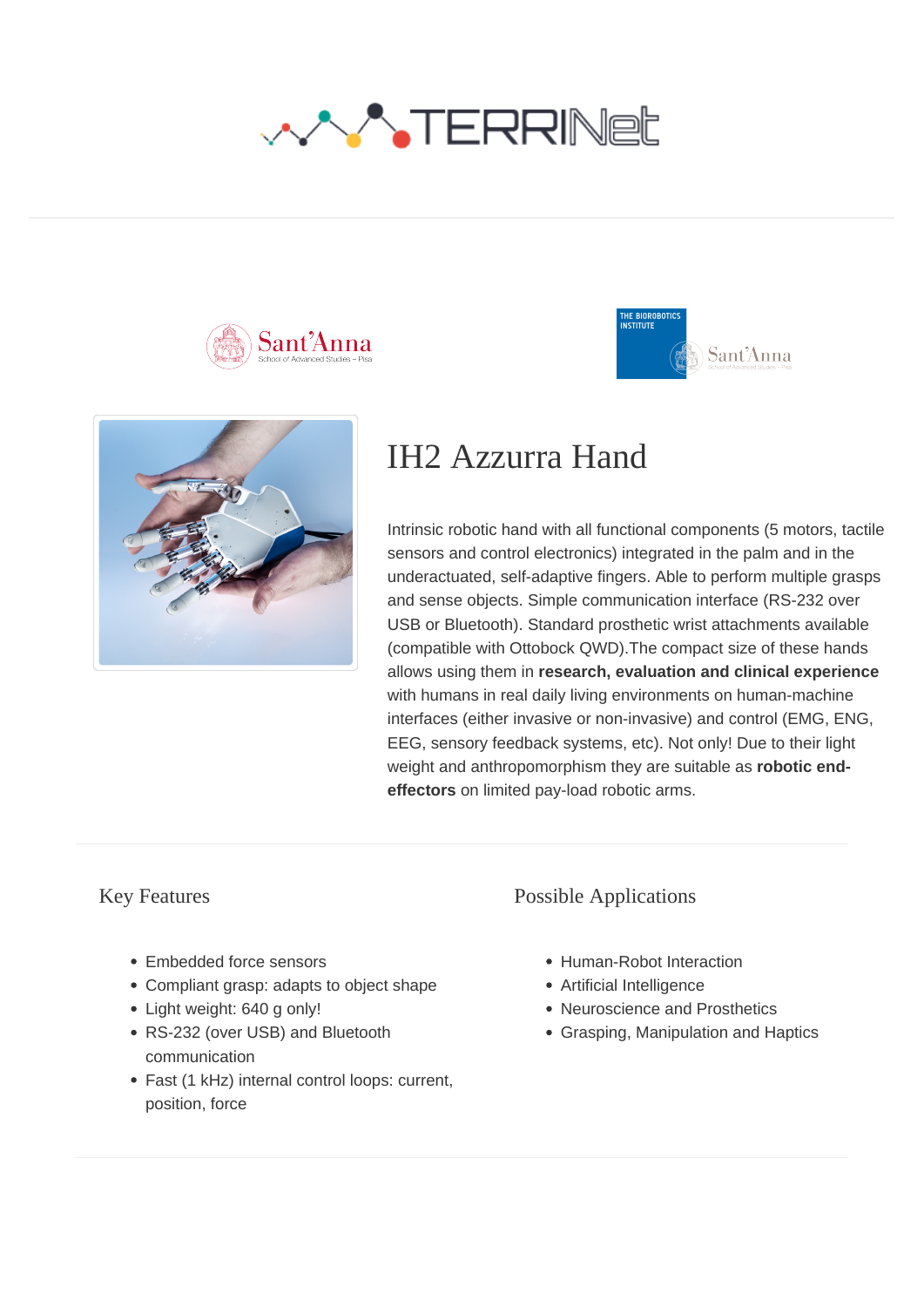

### Access information

| <b>Corresponding infrastructure</b> | School of Advanced Studies Sant'Anna<br>The BioRobotics Institute |
|-------------------------------------|-------------------------------------------------------------------|
| Location                            | Viale Rinaldo Piaggio, 34<br>56025 Pontedera PI, Italy            |
| Unit of access                      | Working day                                                       |

## Technical specifications

| <b>Power supply</b>                         | 9V@5A peak       |  |
|---------------------------------------------|------------------|--|
| Weight                                      | 640 g            |  |
| Grip force (tendon force)                   | 30 N             |  |
| <b>Full fingers flexion speed</b>           | $~1$ s           |  |
| Quick disconnect wrist available on request |                  |  |
| <b>DoA</b>                                  | 5                |  |
| <b>Interface</b>                            | <b>RS232/USB</b> |  |